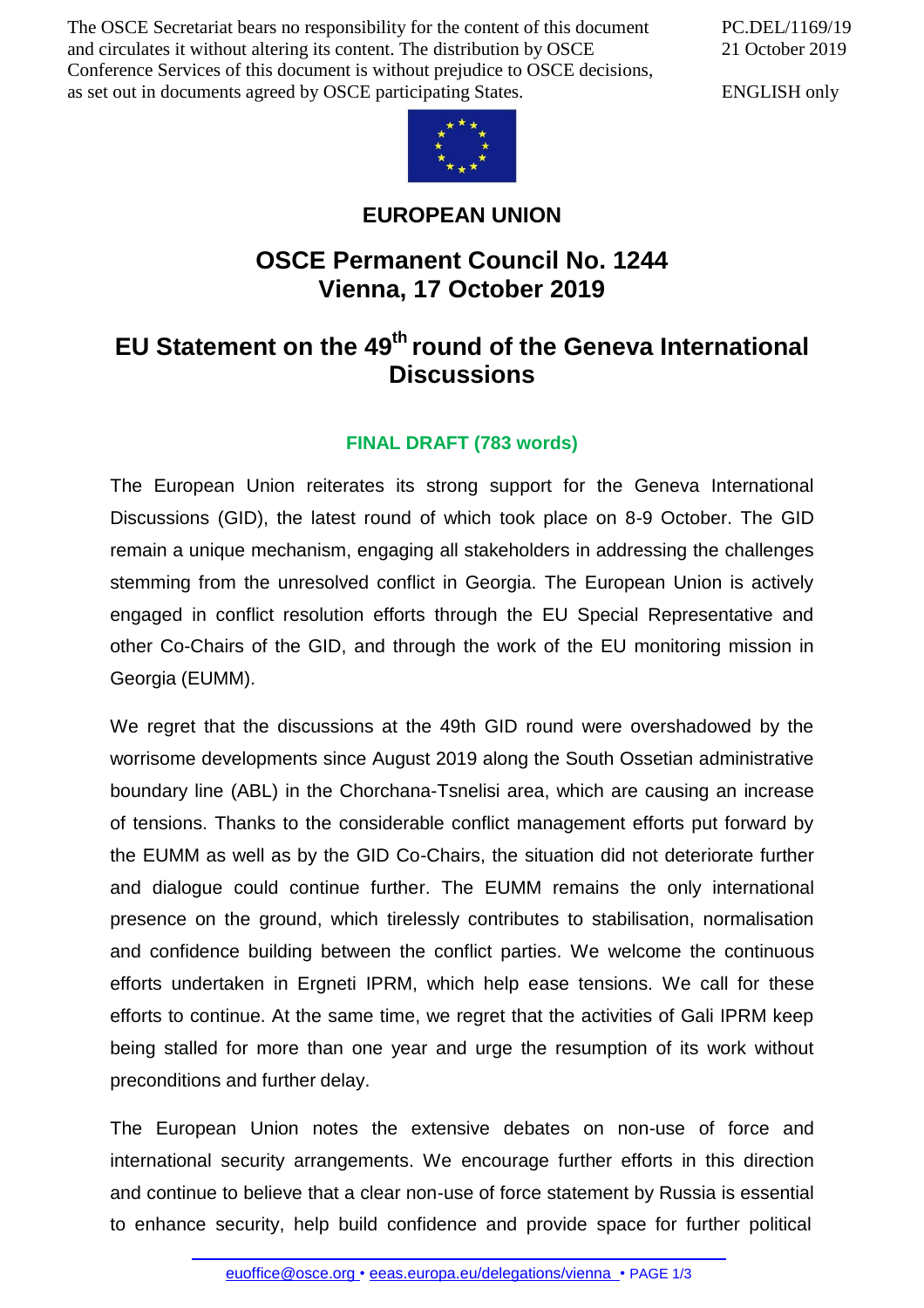dialogue. We are concerned that Russia continues to violate Georgian sovereignty and territorial integrity through its military presence, infrastructure reinforcements, military exercises, and further build-up in the Georgian regions of Abkhazia and South Ossetia, and we call on Russia to revert these trends.

We regret that the discussions on humanitarian issues took place in a rather difficult atmosphere. We are deeply concerned about the ongoing restrictions to freedom of movement on the conflict-affected population, including through the "borderization" process, closures of crossing points and continuing arbitrary detentions. While we note the recent lifting of crossing restrictions imposed at the Abkhaz ABL, we stress the need to reopen all crossing points along the South Ossetian ABL. Another cause for our concern is continuous pushing of mother-tongue education out of Georgian schools, as well as unresolved issue of documentation that affects ethnic Georgians in Gali region. We deplore such activities and urge the Russian Federation to actively engage in reversing them.

As regards the fatal cases of Georgian citizens Messrs. Kvaratskhelia, Tatunashvili, Otkhozoria and Basharuli, we reiterate our call for thorough investigations into these and other cases and for justice to be ensured. It is of utmost importance to avoid impunity, as such unresolved tragic incidents contribute to growing confrontation and mistrust.

We regret that once again the Russian, Abkhaz and South Ossetian participants walked out from the discussion under the key agenda item dedicated to the issue of IDPs and refugees. We call upon all participants to engage on all agenda items and refrain from walkouts which contradict the commitments to the GID made by the participants concerned.

On a more positive note, we appreciate the initiative to hold an information session on the best practices for managing the communicable diseases. It is encouraging that all participants expressed full support to past and ongoing steps to manage environmental pests. We also positively note discussions on missing persons, cultural heritage, and efforts to incorporate women's voices into the GID through the Co-Chairs-led consultations with women in the region. We believe that inclusive and meaningful participation of women is crucial in all phases of peace-building processes, including in Georgia, and we strongly encourage further exploration of